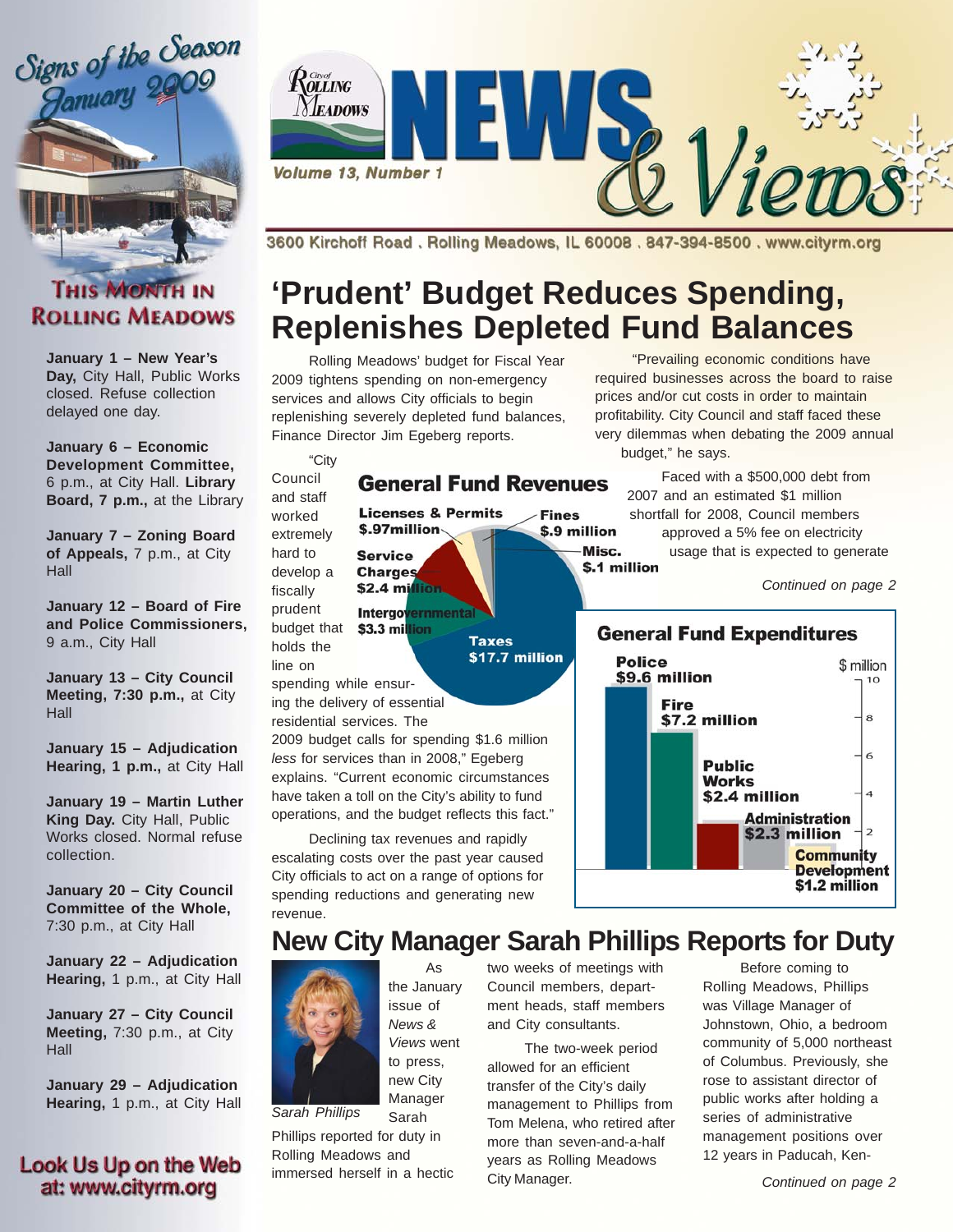### **New City Manager Sarah Phillips Reports for Duty**

tucky, a community of 26,000 with an estimated daytime population of 60,000. *continued from page 1*

"Sarah has a very impressive record in economic development, especially retaining businesses and persuading them to expand, and coordinating downtown redevelopment," says Mayor Ken Nelson.

Phillips' reputation for leadership in economic development attracted the attention of Ohio Gov. Ted Strickland, who appointed her to the Governor's Task Force for Retention and Expansion of Manufacturing Jobs in Ohio. She also served on a task force for retention and expansion of manufacturing jobs in Licking County, where Johnstown is located.

When Johnstown's second largest manufacturing employer, Atrium Manufacturing, announced plans to consider a move away from the community to expand, Phillips met with the company's leadership and worked out a package that involved annexing 250 acres into an industrial park. Instead of leaving, Atrium decided to expand in Johnstown and will double its local employment.

She created a comprehensive downtown revitalization and redevelopment plan for Johnstown's central business district. It included utility relocation, streetscape plans, parking plans, signage, façade improvements, and business retention and expansion efforts.

## **City Explores Building Code Revisions To Promote 'Green' Development**



Community Development Director Valerie Dehner's attendance at a series of educational seminars on "green" building marks the first step in Rolling Meadows' efforts to facilitate sustainable developments.

The seminars –

presented by the Northwest Building Officials and Code Administrators, and the Chicago Chapter of the U.S. Green Building Council – emphasized the benefits of green development on a global scale, and urged attending professionals to act locally, Dehner explains.

"Incorporating sustainable, or 'green' construction into Rolling Meadows' future development will promote energy efficiency, reduce pollution and waste, minimize impact on the environment, and enhance Rolling Meadows' quality of life," she says.

Information gleaned from the seminars will serve as the starting point for establishing building codes that promote sustainable

#### **'Prudent' Budget Reduces Spending**

*continued from page 1*

\$1.3 million in new revenue. Increases in water, sewer and storm sewer fees reflect what Rolling Meadows must pay to service providers.

Efforts to reduce costs and help offset the impact of new fees include scaling back City support for the PNRC and other programs such as Fire Department inspections and refuse bag distribution to residential households.

The budget also calls for maintaining 13 current staff vacancies and eliminating 8 full-time employees.

"The General Fund consists primarily of employee salaries and benefits," Egeberg explains. "Simply cutting expenditures for supplies and contractual services is not a viable option in crafting a sustainable budget."

While no one was pleased with what had to be done, Egeberg says the 2009 budget is a "prudent" financial document that addresses current economic reality.

"Reduced staffing levels and implementing cost containment strategies will have an effect on non-emergency City services, but these were the tough decisions that had to be made to guarantee the City's financial integrity," he adds.

development. Dehner is the first to admit this will be a long-term process

"Supplementing City codes to promote green development in the commercial and residential sectors will not happen overnight. We will make every effort to educate the public and the construction industry on what, exactly, Rolling Meadows' vision of sustainability will be," Dehner says. "The benefits – reduced energy consumption, healthier facilities, more efficient land use – will position Rolling Meadows on the leading edge of sustainable development," she adds.

Green building has gone mainstream. Over the course of recent meetings between City officials and local business owners, Dehner learned that an increasing number of companies have made "going green" official corporate policy.

Green construction has never been more popular in the commercial building sector, as owners and managers strive to provide healthier, more efficient facilities.

In addition, a growing number of

homeowners are embracing more efficient sources of energy. Examples include replacing traditional light bulbs with newer, more efficient compact fluorescent light bulbs (CFLs) and installing energy efficient windows, doors and appliances.

"Encouraging energy efficiency, renewable energy sources and sustainable building practices will promote economic growth, create jobs, reduce consumer costs, increase comfort and protect the environment," she says.

One statistic shocked Dehner: the construction and operation of buildings is responsible for 42% of the energy generated by the U.S. each year. Most of that energy is created through use of nonrenewable fossil fuels. By contrast, energy-efficient "green" buildings typically save 30-40% on energy costs.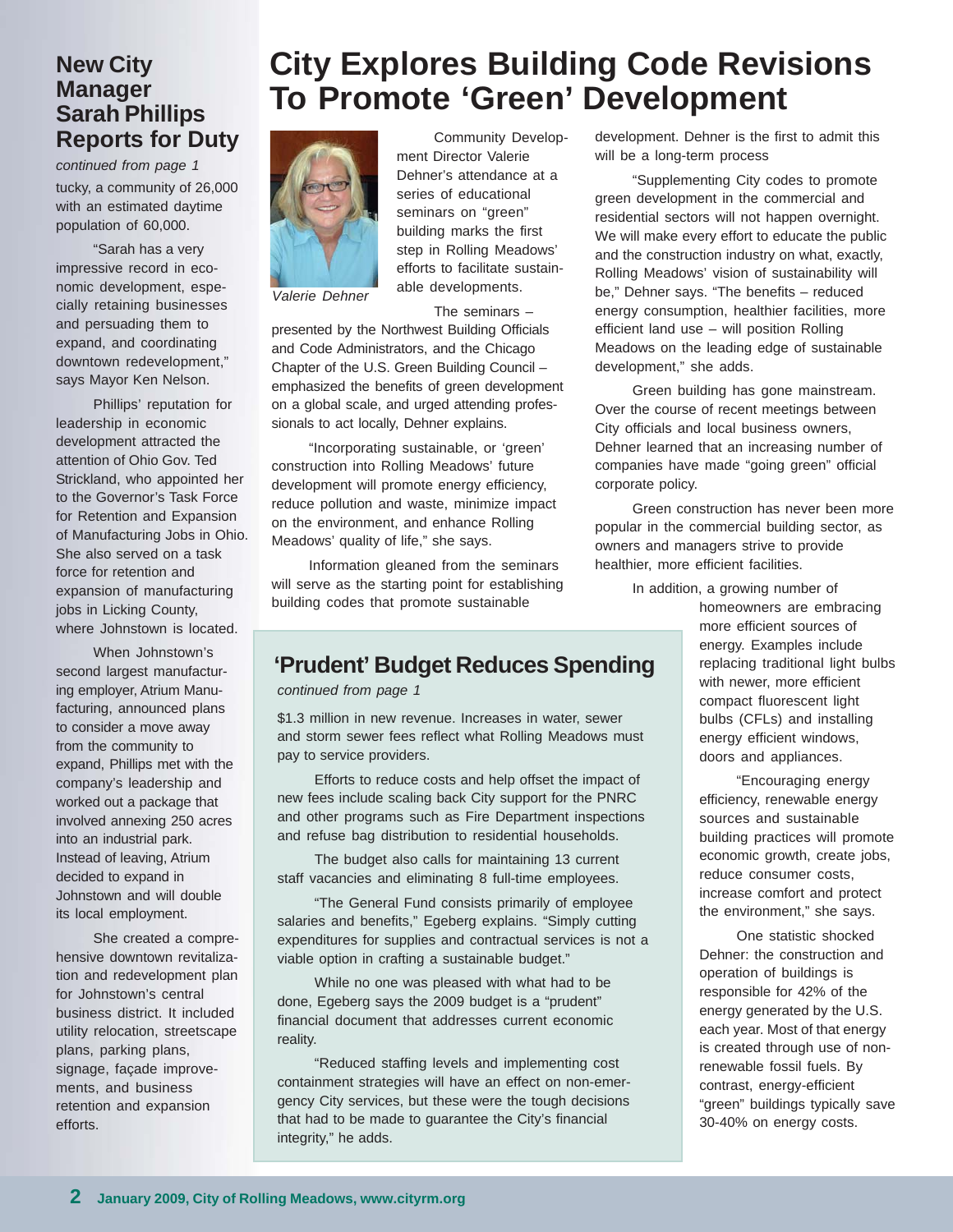

# **Budget Crunch Puts Spotlight On PNRC Foundation**

The budget crunch put the spotlight on the Police Neighborhood Resource Center

*Ed Goodman*

(PNRC) Foundation when City Council voted to remove \$23,000 in rent for PNRC facilities and \$41,500 for a part-time outreach social worker. The Foundation agreed to make up for these cuts and others totaling \$164,000.

When Rolling Meadows started the PNRC in 1991, then-Police Chief Gerald Aponte's idea was that its work would eventually be supported outside the City budget by grants and private contributions.

To that end, the PNRC Foundation was founded in 1994 and became a tax-exempt 501 (c) 3 non-profit organization three years later. The Foundation has regularly supplemented PNRC's programs and operating expenses. In 2008, for example, it allocated \$109,448 to various PNRC programs and activities.

PNRC's innovative programs combine the resources of the police department, Northwest Community Healthcare, Harper College, School Districts 15 and 214, the Park District, Public Library, St. Colette Church and many other public and private partners. Its success in achieving objectives of reducing crime, enhancing residents' quality of life through empowerment, promoting health and education attracted widespread attention and became a model for many similar programs in other communities.

PNRC brought the City awards and recognition. Until the budget crunch hit this year, few seemed to remember that the original idea was to gradually move funding for these programs, once established, from the City budget to the Foundation.

"I am confident we will keep the Center open and running in 2009," says Deputy Police Chief Ed Goodman, who

also serves as PNRC Foundation President. He's not yet sure about 2010. "We used to do three-year plans. Now we do one-year plans," he adds.

The Foundation faces other challenges, as it budgets for 2009. The Salvation Army and United Way both cut funding to the Foundation, and a Cook County grant was cut drastically.



*The Police Neighborhood Resource Center has earned national acclaim since its founding in 1991.*

Goodman hopes to raise additional funds from other benefactors.

"The City is having budget problems. It's our turn to step up. They don't have the money. We do. We are also seeking grants and contributions," Goodman says.

The Foundation is also talking with East Park Apartments owner Vladimir Novakovic about rent concessions. "East Park has been an excellent partner," says Goodman. He estimates the current owners have invested almost \$1 million in improvements.

Northwest Community Healthcare plans to close the clinic it has been operating in the PNRC, because it recently opened a new clinic just down the street, where services will be offered to residents. The U.S. Department of Agriculture's Special Supplemental Nutritional Program for Women, Infants, and Children, better known as WIC, may move from PNRC's second floor to the clinic's vacated first floor space.

Goodman wants to counter a perception that PNRC's services are available only to people with Hispanic heritage or only residents of East Park Apartments. PNRC services, including domestic violence counseling, are offered to any City resident.

Goodman has seen PNRC from the inside since it opened its doors 17 years ago. It's brought the community a huge change for the better, he believes, although it can be difficult to measure social progress in crime statistics. The number of calls the police receive from the East Park Apartments area remains about the same, but the nature of these calls changed dramatically as residents learned to trust the police.

Before the PNRC, the majority of crimes reported in Rolling Meadows occurred in this small area, especially violent crimes—most notably, gang and domestic violence— narcotics, and prostitution. "The social services provided by PNRC helped the community become a true community, rather than just a series of addresses," he says.

Violent crimes, including domestic and gang violence, dropped sharply, and there hasn't been a prostitution arrest in the area for a long time. "It's impossible to measure crimes prevented or kids kept in school, but I can say with 100 percent certainty that PNRC has made a positive impact on the community. Just look at how clean the area is now. You don't see graffiti, broken bottles or broken down cars," Goodman says.

Now, the responsibility for continuing that remarkable record of social progress rests with the PNRC Foundation and its 13-member Board of Directors. In addition to Goodman, Foundation Board members include Police Chief Steve Williams, Alderperson Kathy Kwandras, residents, business owners, and representatives of many of the Center's partners, including Harper College, Northwest Community Hospital, the Rolling Meadows Public Library, the Salvation Army, and St. Colette Church.

The Foundation seeks grants and contributions. Tax-deductible contributions may be made to the PNRC Foundation, 2272 Algonquin Parkway, Rolling Meadows 60008.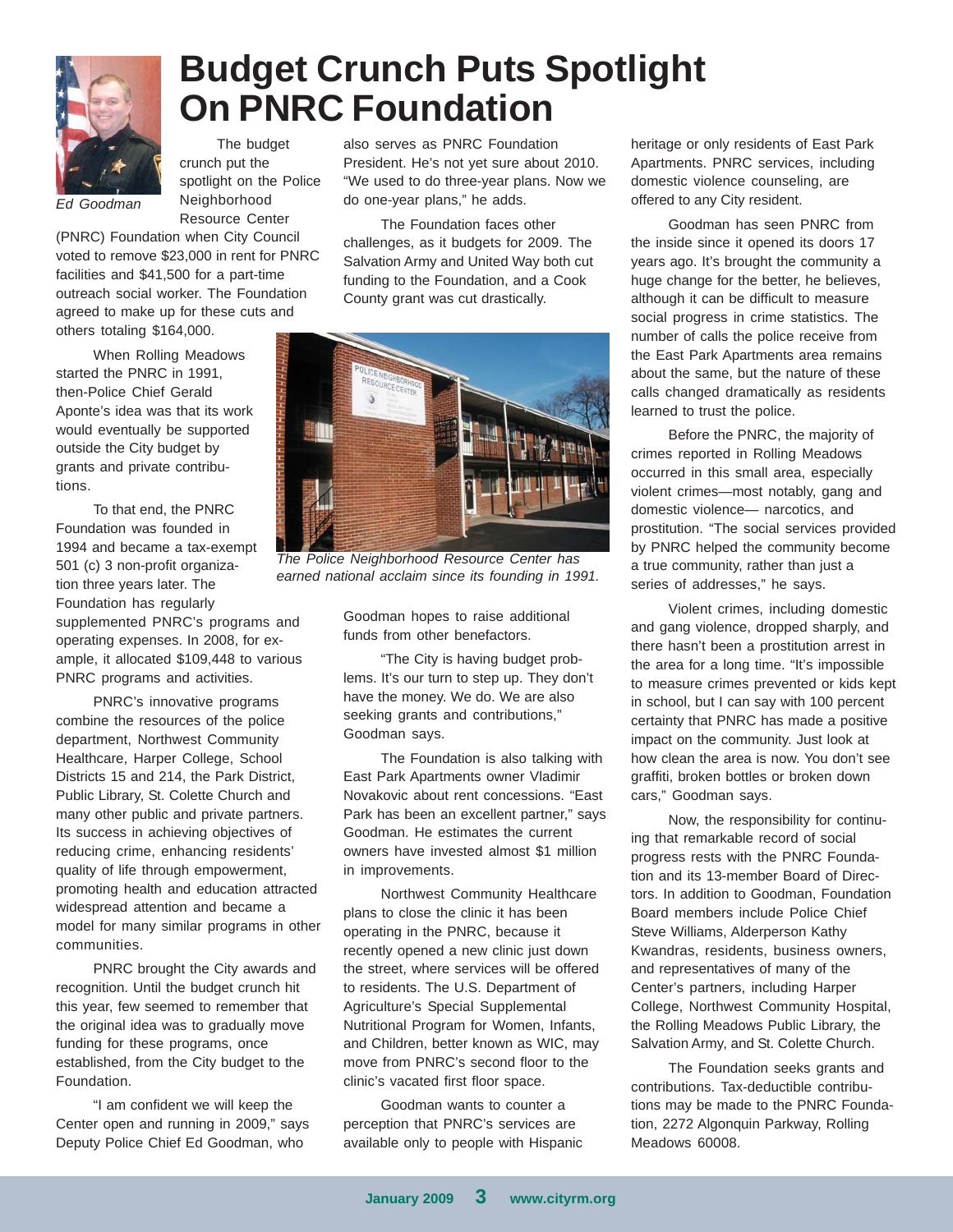# **Two Downtown Properties Draw New Interest from Developers**

Two downtown properties where recent attempts at redevelopment were stalled by the weak economy — a vacant parcel of City-owned property adjacent to Riverwalk Condominiums on Kirchoff Road and the former Dominick's shopping center — have drawn new interest from prospective developers, Community Development Director Valerie Dehner reports.

The City has held preliminary discussions with one developer who wants to build a mixed-use structure that would essentially "complete" the Riverwalk Condominiums project. Originally intended as a mixed-use development with four buildings, the builder was forced to postpone the project following completion of the third building.

Earlier this year, the City cleaned up the site and transformed the vacant parcel into an open green space.

"The concepts we've discussed involve creating a multi-unit structure that fits with the project's original mixed-use intent. The developer does not want to compete with what's already there," Dehner explains. "Ground level retail and upper level housing units would offer attractive opportunities for shopping and housing in the heart of Rolling Meadows," she adds.

City staff members are hoping to present a concep-

### **Converter Box For Digital TV Signals Needed by Feb. 17**

Residents with televisions that rely on "rabbit ears" or rooftop antennas to receive broadcast signals will need to purchase a specialized converter box by February 17 in order to continue watching their favorite programs.

Title III of the federal government's Deficit Reduction Act of 2005 requires the nation's television stations to convert from analog to an all-digital signal on that date. Without a converter box, older televisions will no longer be able to receive broadcast signals.

The U.S. Department of Commerce has launched a program that offers every household in the country two \$40 coupons that may be used to offset the cost of purchasing a converter box. Boxes are available at most electronics retailers and cost anywhere from \$40 - \$70.

Residents with newer televisions that contain a digital tuner, or those with subscriptions to cable, satellite or other pay television services do not require a converter box.

According to the Commerce Department, the digital transition is occurring, in part, to provide additional air waves to

firefighters and police so they can better communicate during emergencies.

For more information on the transition to digital, visit **www.dtv.gov**, or call 888-DTV-2009.

### **City to Rebuild Golf, New Wilke Intersection**

Rolling Meadows will spend \$2.1 million in 2009 and 2010 to rebuild a 1,000 ft. section of New Wilke and add additional turn lanes where the street intersects with Golf Road.

The newly constructed roadway is the only project included in the City's 2009 Streets Program, Public Works Director Fred Vogt says.

City officials saw an opportunity to improve the road when it was announced that the Illinois Department of Transportation (IDOT) will spend more than \$5 million

this year to rebuild a 2,500 ft. span of Golf Road that includes the New Wilke intersection.

"The area where New Wilke and Golf Road intersect is in extremely poor condition. It needs to be completely replaced after several years of minor fixes that just don't do the job anymore," Vogt explains. "Due to the availability of federal and state grant money and the road's poor condition, it made sense to scale back on other road work and concentrate on this project."

### **Thieves Posing as Utility Workers Attempt to Access Residential Homes**

Following a series of thefts and attempted residential burglaries in early November where offenders gained entry to homes by posing as public utility workers, Rolling Meadows Police remind residents to call 9-1-1 if they witness or experience any suspicious activities.

The incidents involved an unknown offender who attempts to enter a residence by claiming to be a utility or water department employee. Once inside, this person tries to create a diversion that distracts the resident while other offenders enter the home and steal homeowner property.

"Homeowners should always ask for proper identification from uniformed employees when approached by someone claiming to work either for the City or a

> utility company," Sgt. Thomas Gadomski says. "We also suggest that residents keep their screen or storm doors closed and locked while speaking with strangers."

Residents who feel that something is not right should call 9- 1-1 immediately.



*Vacant land parcel adjacent to Riverwalk Condominiums on Kirchoff Road.*

tual plan to City Council in early 2009.

Meanwhile, developers continue to express interest in redeveloping the former Dominick's shopping center at the corner of Kirchoff and Meadow Drive.

"The discussions currently taking place are in the preliminary stages, but it's nice to know that developers are intrigued by Rolling Meadows as a place to do business despite a weak national market," Dehner says.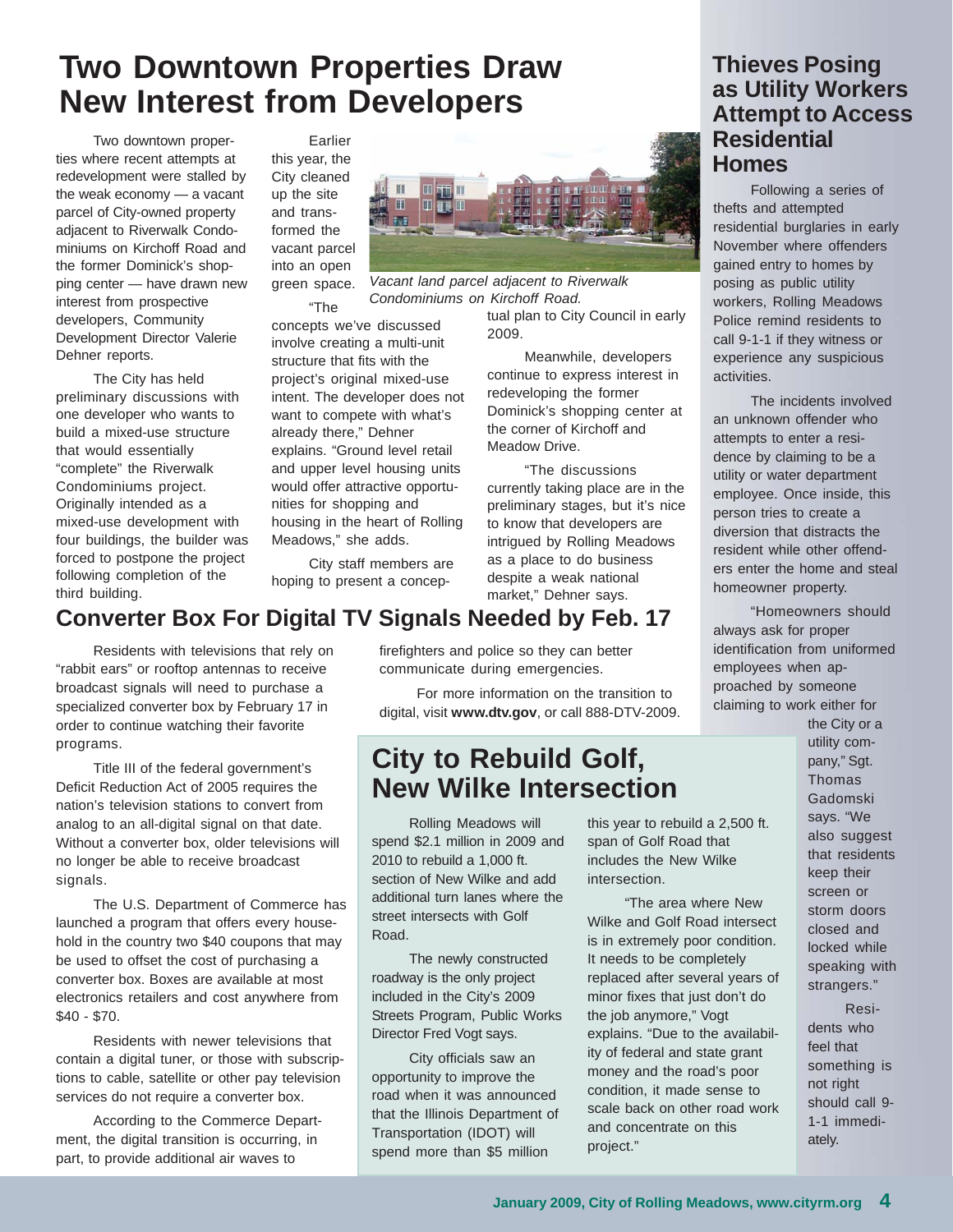# **Fire Department Receives \$449,327 Federal Grant to Upgrade Communications Systems**



The Department of Homeland Security has awarded a \$449,327 grant to the Rolling Meadows Fire Department as part of the federal government's Assistance to Firefighters (AFG) program, Deputy Fire Chief Brian Dempsey

*Brian Dempsey*

reports.

The grant will allow for the upgrade of department radio equipment that enhances communications "interoperability" – the ability of firefighters to effectively communicate with surrounding fire departments and emergency dispatch centers on mutual response calls.

The AFG grant will also cover the installation of vehicle exhaust removal systems at both City fire stations.

Since nearly one-third of all calls the Fire Department receives involve the support of departments and dispatch centers in neighboring communities, grant funding will be used to purchase 39 portable radios and 19 vehiclemounted systems.

The new system will offer firefighters clear channels of communication among emergency responders from different jurisdictions and improve the effectiveness of coordinated responses.

"Since 9/11, the federal government has stressed the importance of having a system in place where emergency responders from multiple agencies can talk to each other," Dempsey explains. "Upgrading our communications equipment will improve coordination with surrounding departments and dispatch centers during emergencies that require mutual response."

In addition, new vehicle exhaust removal systems will enhance the safety of on-duty personnel. The systems feature hoses that run from each emergency vehicle's tailpipe to a filtering mechanism that prevents potentially dangerous fumes from being inhaled by firefighters over the course of a 24-hour shift.

The federal government will fund 90% of Rolling Meadows' AFG grant request, or \$449,327. The City's share comes

to \$49,925, or 10%.

Since 2001, the AFG program has helped public safety organizations across the country purchase equipment, protective gear, emergency vehicles, training and other resources to protect the public and emergency personnel from fire and related hazards. The Federal Emergency Management Agency (FEMA), in cooperation with

the U.S. Fire Administration, administers the grants.

### **Rotary Dedicates Park Bench In Honor of Matt Hill**

Members of the Rolling Meadows Rotary Club turned out on a bitterly cold late November morning to dedicate a memorial bench at Rotary Plaza at John Woods Park honoring the life of fellow Rotarian Matt Hill.

Public Works Director Fred Vogt led a brief ceremony that highlighted



*Family members read the inscription on a new bench honoring the life of Rolling Meadows resident and Rotary leader Matt Hill.*

Hill's dedication to the Rolling Meadows community. Vogt then presented Hill's widow, Sharon, with a plaque honoring her husband as a Rolling Meadows Community Leader.

Hill, a popular banking executive, Rotary leader and longtime Rolling Meadows resident, died in November 2007 at the age of 50.

## **City to Delay Construction Of New Fire Station until 2010**

Current economic conditions and a tight budget will push back construction of a new fire station on Algonquin Road until 2010.

The City has set aside \$1.1 million in funding that was originally planned for use in 2008-09, but short-term budgetary constraints caused

City officials to delay the project.

Fire Station 17 will be located on an undeveloped parcel of property on the south side of

*Artist's rendering of the proposed fire station.*

Algonquin Road, between Meadowbrook and Weber Drives. It will enable the Fire Department to provide effective fire protection and service to the growing southern portions of Rolling Meadows, and reduce response times.

"Adding capacity along Algonquin Road will allow us to allocate resources more effectively among three locations and improve response times for the entire community," Fire Chief Ron Stewart says.